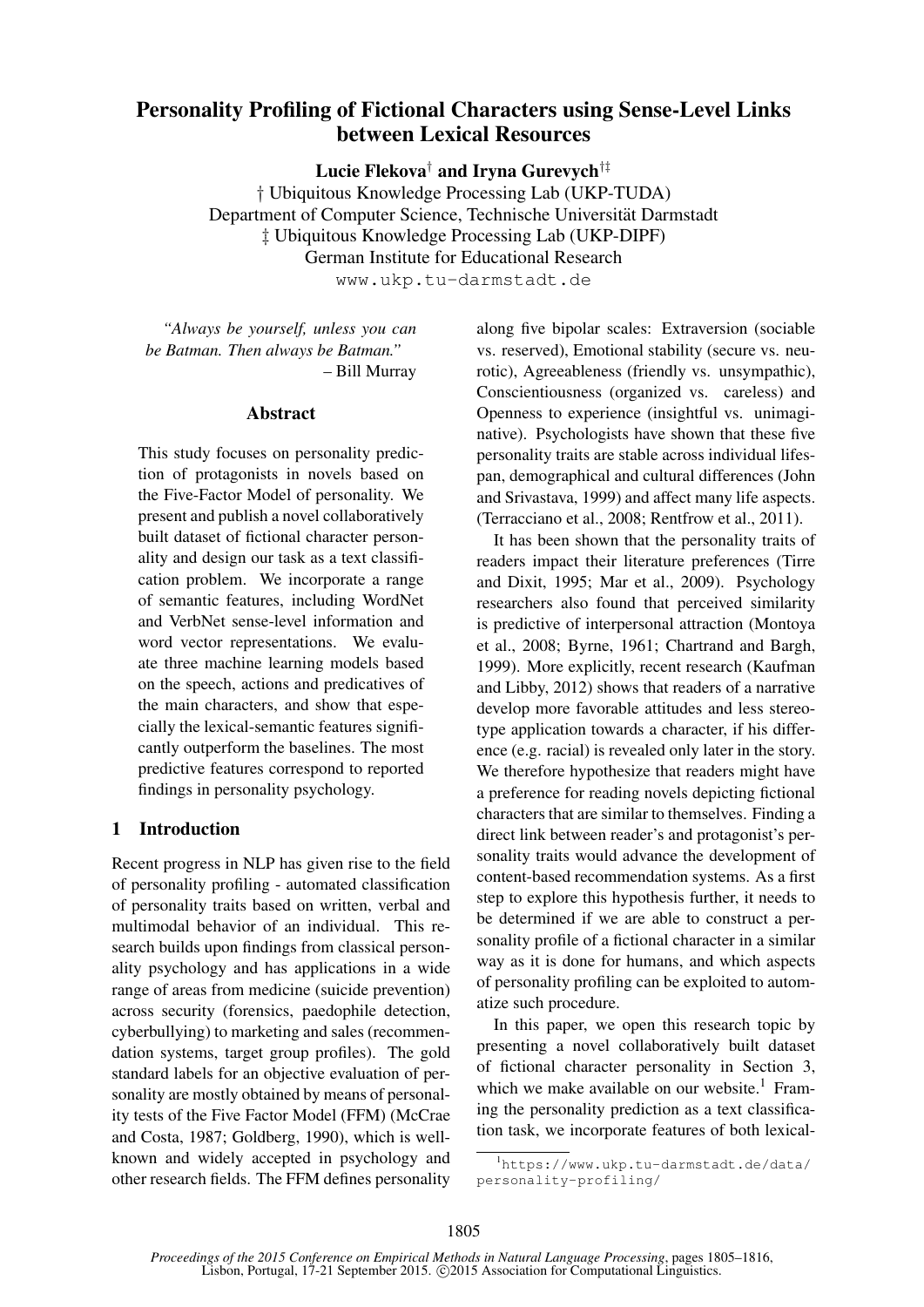resource-based and vector space semantics, including WordNet and VerbNet sense-level information and vectorial word representations. We evaluate three machine learning models based on the speech (Section 4), actions (Section 5) and predicatives (Section 6) of the protagonists, and show that especially on the direct speech and action data the lexical-semantic features significantly outperform the baselines. Qualitative analysis reveals that the most predictive features correspond to reported findings in psychology and NLP.

# 2 Related work

Research in the the area of content-based recommendation systems have shown that incorporating semantic information is valuable for the user and leads to measurable improvements (Passant, 2010; Di Noia et al., 2012; Heitmann and Hayes, 2010). De Clercq et al. (2014) incorporated semantic frames from FrameNet into the recommendation system for books. They represent the plot of each book with a sequence of ca. 200 semantic frames and has shown that the frame information (such as Killing - Revenge - Death) outperforms the bag-of-words approach.Recent NLP experiments begin to reveal the importance of entitycentric models in a variety of tasks. Chambers (2013) show improvement in event schema induction by learning entity-centric rules (e.g., a victim is likely to be a person). Bamman et al. (2014) and Smith et al. (2013) present latent variable models for unsupervised learning of latent character types in movie plot summaries and in English novels, taking authorial style into account. However, even the state-of-the-art NLP work rather describes personas of fictional characters by their role in the story - e.g., action hero, valley girl, best friend, villain etc. - or by their relations to other characters, such as mother or daughter (Elson et al., 2010; Kokkinakis and Malm, 2011), rather than by their inner preferences and motivations. It is important to note here that determining a personality of a character is a very different task from determining its role in the story. Psychological understanding of personality, in contrast to role attribution requires a certain detached objectivity even outright villains may have traits considered desirable in real life. For example, the devil has in many tales a very high aspiration level, appearing highly conscientious and agreeable. We hypothesize that these deeper personality aspects are

those which drive reader's affiliation to the character, thus deserve to be examined closer.

Also literary scholars formulate ad hoc personality descriptions for their experiments, for example to test hypotheses from evolutionary psychology (Johnson et al., 2011) or examine fictional portrayals of physicists (Dotson, 2009). These descriptions are usually adjusted to the experiment focus (e.g. emotions, relationships, ambitions). As McCrae et al. () point out, *a standard set of personality traits, that encompass the full range of characteristics found in all characters in literature* (p.77), is needed for a better comparison.

Hence we base our present study primarily on the previous NLP research on personality prediction of human individuals. Correlations between lexical and stylistic aspects of text and the five FFM personality traits of the author have been found in numerous experiments, with extraversion receiving the most attention (Pennebaker and King, 1999; Dewaele and Furnham, 1999; Gill and Oberlander, 2002; Mehl et al., 2006; Aran and Gatica-Perez, 2013; Lepri et al., 2010). The LIWC lexicon (Pennebaker et al., 2001) established its position as a powerful mean of such analysis.

The first machine learning experiments in this area were conducted by Argamon et al. (2005), Oberlander and Nowson (2006) and Mairesse et al. (2007). Researchers predicted the five personality traits of the authors of stream-ofconscientiousness essays, blog posts and recorded conversation snippets. Given balanced data sets, Mairesse et al. (2007) report binary classification accuracy of 50-56% on extraversion in text and 47-57% in speech, using word ngrams, LIWC, MRC psycholinguistic database (Coltheart, 1981) and prosodic features. Additional improvement is reported when the extraversion was labeled by external judges rather than by self-testing. Extended studies on larger datasets achieve accuracies around 55% (Nowson, 2007; Estival et al., 2007). More recent work in this area focuses on the personality prediction in social networks (Kosinski et al., 2013; Kosinski et al., 2014) and multimodal personality prediction (Biel and Gatica-Perez, 2013; Aran and Gatica-Perez, 2013). These trends emphasized the correlation of network features and audiovisual features with extraversion, giving rise to the Workshop on Computational Personality Recognition (for an overview see (Celli et al., 2013; Celli et al., 2014).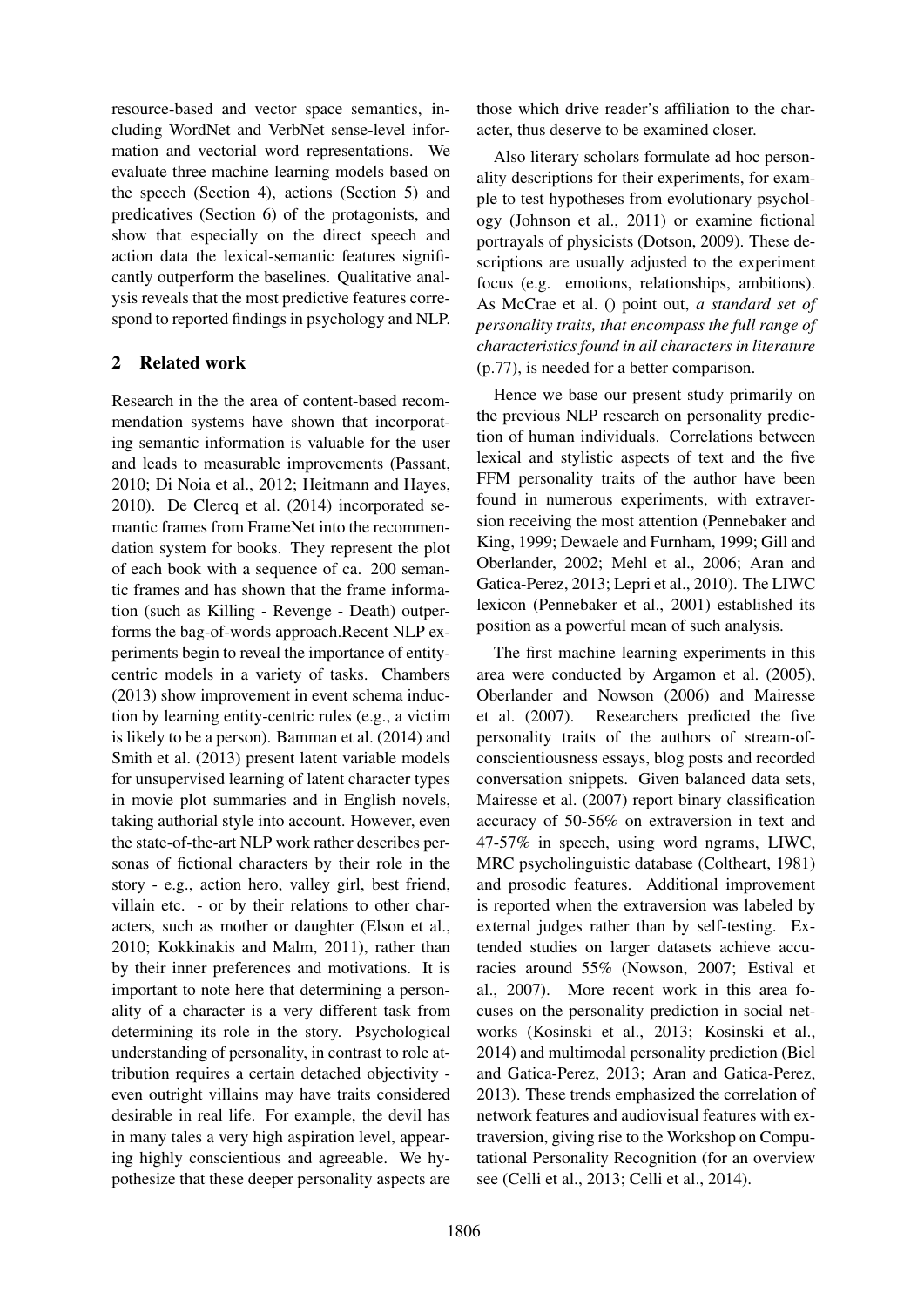#### 3 Data set construction

Traditionally, the gold standard for this supervised classification task is obtained by the means of personality questionnaires, used for the Five-Factor Model, taken by each of the individuals assessed. This poses a challenge for fictional characters. However, strong correlations have been found between the self-reported and perceived personality traits (Mehl et al., 2006). Our gold standard benefits from the fact that readers enjoy discussing the personality of their favourite book character online. A popular layman instrument for personality classification is the Myers-Brigggs Type Indicator (Myers et al., 1985), shortly MBTI, which sorts personal preferences into four opposite pairs, or dichotomies, such as Thinking vs. Feeling or Judging vs. Perceiving. While the MBTI validity has been questioned by the research community (Pittenger, 2005), the Extraversion scale is showing rather strong validity and correlation to similar trait in the Five-Factor Model (McCrae and Costa, 1989; MacDonald et al., 1994). Our study hence focuses on the Extraversion scale.

Our data was collected from the collaboratively constructed Personality Databank<sup>2</sup> where the readers can vote if a book character is, among other aspects, introverted or extraverted. While the readers used codes based on the MBTI typology, they did not apply the MBTI assessment strategies. There was no explicit annotation guideline and the interpretation was left to readers' intuition and knowledge.<sup>3</sup> This approach of gold standard collection has several obvious drawbacks. First, the question is posed as dichotomic, while in reality the extraversion is a normally distributed trait in human population (Goldberg, 1990). Second, users can view the vote of previous participants, which may influence their decision. While we address both of these issues in our ongoing data collection project based on the Five-Factor Model, we consider them acceptable for this study due to the exploratory character of our pilot research.

We have collected extraversion ratings for 298 book characters, of which 129 (43%) are rather extraverted and 166 (56%) rather introverted. Rated

characters come from a wide range of novels that the online users are familiar with, often covering classical literature which is part of the high school syllabus, as well as the most popular modern fiction, such as the Harry Potter series, Twilight, Star Wars or A Game of Thrones. A sample of the most rated introverts and extraverts is given in table 1. The rating distribution in our data is strongly Ushaped. The percentage agreement of voters in our data is 84.9%, calculated as:

$$
P = \frac{1}{N} \sum_{i=1}^{N} \sum_{j=1}^{k} \frac{n_{ij}(n_{ij} - 1)}{n(n-1)}
$$

where  $k = 2$  (introvert, extravert), N is the number of book characters and  $n$  the number of votes per character. Voters on the website were anonymous and cannot be uniquely identified for additional corrections. There is no correlation between the extraversion and the gender of the character.

| Character               | <b>Book</b>             | E  | I              |
|-------------------------|-------------------------|----|----------------|
| <b>Tyrion Lannister</b> | Game of Thrones         | 52 | 1              |
| Cersei Lannister        | Game of Thrones         | 48 | 7              |
| Joffrey Baratheon       | Game of Thrones         | 41 | 1              |
| Ron Weasley             | Harry Potter series     | 37 | 4              |
| Jamie Lannister         | Game of Thrones         | 38 | 9              |
| Draco Malfoy            | Harry Potter series     | 33 | 4              |
| Anakin Skywalker        | Star Wars series        | 30 | 6              |
| Robert Baratheon        | Game of Thrones         | 28 | 2              |
| Gimli                   | Lord of the Rings       | 19 | $\overline{c}$ |
| Jar Jar Binks           | <b>Star Wars series</b> | 12 | $\overline{c}$ |
| Harry Potter            | Harry Potter series     | 1  | 71             |
| Severus Snape           | Harry Potter series     | 1  | 65             |
| Gandalf                 | Lord of the Rings       | 1  | 59             |
| Yoda                    | <b>Star Wars series</b> | 0  | 58             |
| <b>Jon Snow</b>         | Game of Thrones         | 1  | 47             |
| Albus Dumbledore        | Harry Potter series     | 4  | 46             |
| <b>Ned Stark</b>        | Game of Thrones         | 0  | 41             |
| Aragorn                 | Lord of the Rings       | 1  | 41             |
| Frodo                   | Lord of the Rings       | 1  | 40             |
| <b>Bran Stark</b>       | Game of Thrones         | 1  | 36             |

Table 1: Extraverts (E) and introverts (I) with the highest number of user votes.

Our set of English e-books covered 220 of the characters from our gold standard. We have built three systems to assess the following:

- 1. Direct speech: Does the style and content of character's utterances predict his extraversion in a similar way as it was shown for living individuals?
- 2. Actions: Is the behavior, of which a character is an agent, predictive for extraversion?
- 3. Predicatives and adverbs: Are the explicit (*John was an exhibitionist*) or implicit (*John shouted abruptly*) descriptions of the character in the book predictive for extraversion?

 $^{2}$ http://www.mbti-databank.com/

<sup>&</sup>lt;sup>3</sup>MBTI defines extraversion as "getting energy from active involvement in events, having a lot of different activities, enjoying being around people." In the NEO Five-Factor Inventory (Costa and McCrae, 1992), underlying facets of extraversion are warmth, gregariousness, assertiveness, activity, excitement seeking and positive emotion.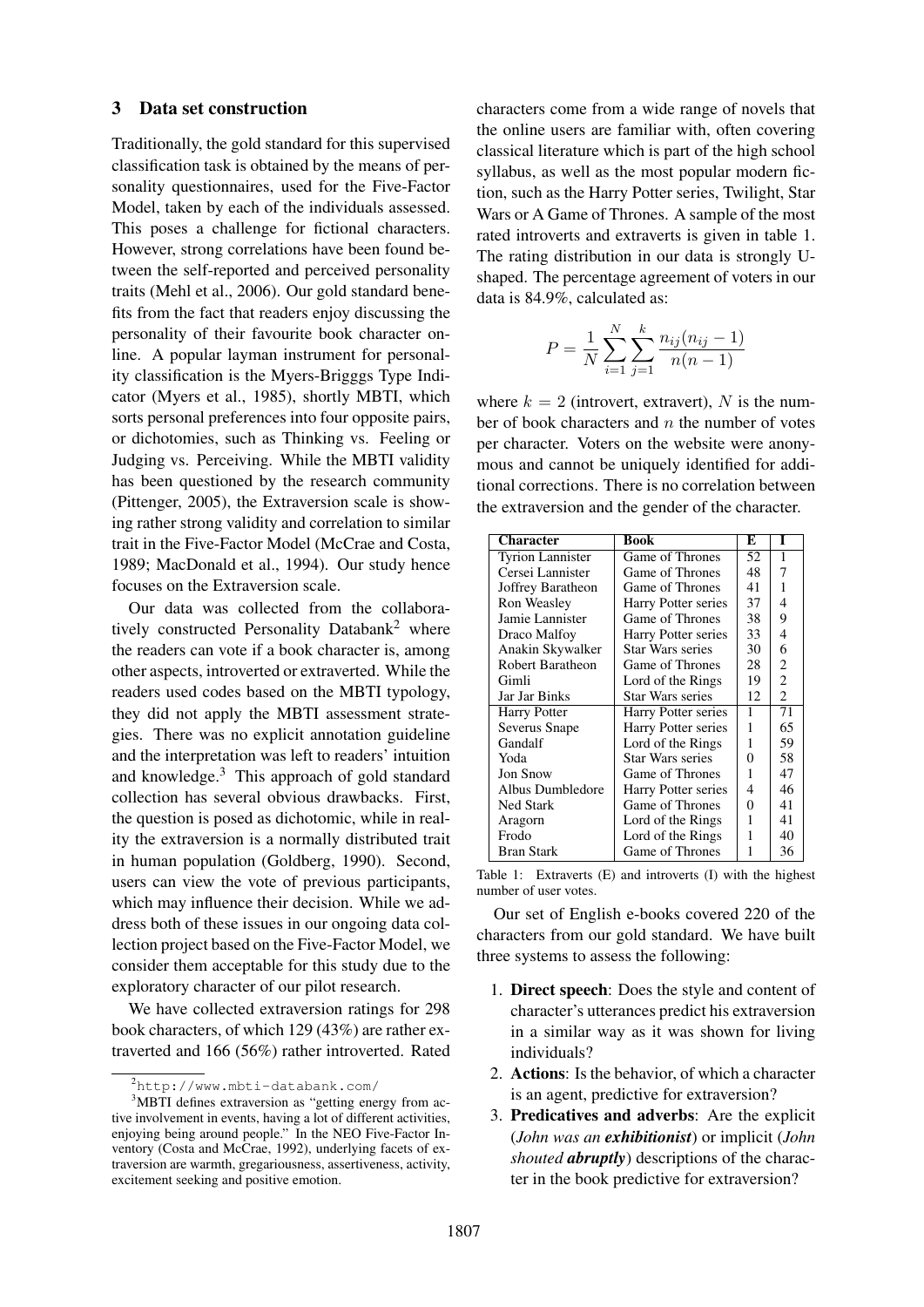In the next three sections we present the experimental settings and results for each of the systems.

# 4 Direct speech of fictional characters

The system for the direct speech resembles the most to the previous systems developed for author personality profiling, e.g. on stream of consciousness essays (Mairesse et al., 2007) or social media posts (Celli et al., 2013) and therefore provides the best opportunity for comparison between human individuals and fictional characters. On top of the comparison to previous research, we exploit the sense links between WordNet and VerbNet to extract additional features - an approach which is novel for this type of task.

### 4.1 Extraction and assignment of speech

We process the book text using freely available components of the DKPro framework (Gurevych et al., 2007). The most challenging task in building the direct speech data set is assigning to the direct speech utterance the correct speaker. We benefit from the epub format of the e-books which defines a paragraph structure in such a way, that only the indirect speech chunk immediately surrounding the direct speech can be considered:

```
<p> John turned to Harry.
"Let's go," he said.</p>
```
Given the large amount of text available in the books we focus on precision and discard all utterances with no explicit speaker (i.e., 30-70% of the utterances, dependent on the book), as the performance of current systems on such utterance types is still fairly low (O'Keefe et al., 2012; He et al., 2013; Iosif and Mishra, 2014). Similarly, conventional coreference resolution systems did not perform well on this type of data and were therefore not used in the final setup. We adapt the Stanford Named Entity Recognizer(Finkel et al., 2005) to consider titles (Mr., Mrs., Sir...) as a part of the name and to treat the first person I as a named entity. However, identifying only the named entity PERSON in this way is not sufficient. On our evaluation sample consisting of *A Game of Thrones* and *Pride and Prejudice* books (the former annotated by us, the latter by He et al. (2013)), 20% of utterances with explicit named speaker were not recognized. Of those correctly identified as a Person in the adjacent indirect speech, 17% were not the speakers. Therefore we implemented a

custom heuristics (Algorithm 1), which additionally benefits from the WordNet semantic classes of verbs, enriching the speaker detection by grabbing the nouns . With this method we retrieve 89% of known speakers, of which 92% is assigned correctly. Retrieved names are grouped based on string overlap (e.g. *Ser Jaime* and *Jaime Lannister*), excluding the match on last name, and corrected for non-obvious groupings (such as *Margaret* and *Peggy*).

| <b>Algorithm 1</b> Assign speaker                                       |
|-------------------------------------------------------------------------|
| 1: $nsubj \leftarrow$ subjects in adjacent indirect speech              |
| 2: if $count(nsubj(i) = PERSON) = 1$ then speaker $\leftarrow$<br>nsubi |
| 3: else if $count(nsubj(i) = PERSON) \ge 1$ then                        |
| speaker $\leftarrow$ the nearest one to directSpeech                    |
| 4: else if <i>directSpeech</i> preceded<br>by                           |
| VERB.COMMUNICATION <b>then</b> $speaker \leftarrow$<br>the              |
| preceding noun(s)                                                       |
| 5: else if <i>directSpeech</i> followed<br>by                           |
| VERB.COMMUNICATION <b>then</b> $speaker \leftarrow$<br>the              |
| following $noun(s)$                                                     |
| 6: else if <i>directSpeech</i> followed by gap<br>$\alpha$              |
| VERB.COMMUNICATION <b>then</b> $speaker \leftarrow$ the noun(s)         |
| in gap                                                                  |
| 7: else if $directSpeech$ preceded by gap &                             |
| VERB.COMMUNICATION then $speaker \leftarrow$ the noun(s)                |
| in gap                                                                  |
| <b>return</b> speaker                                                   |

Our experimental data consists of usable direct speech sets of 175 characters - 80 extraverts (E) and 95 introverts (I) - containing 289 274 words in 21 857 utterances (on average 111 utterances for E and 136 for I, as I are often central in books).<sup>4</sup>

# 4.2 Classification approach for direct speech

All speech utterances of one book character are represented as one instance in our system. We use the leave-one-out classification setup due to the relatively small dataset size, using the support vector machines (SVM-SMO) classifier, which performs well on comparable tasks (Celli et al., 2013). The classification is performed through the DKPro TC Framework (Daxenberger et al., 2014).

Lexical features As a bottom-up approach we use the 1000 most frequent word uni-, bi- and trigrams, 1000 dependency word pairs, 1000 character trigrams and 500 most frequent verbs, adverbs, adjectives and interjections as binary features.

Semantic features Since the top-down approach, i.e. not focusing on individual words, has

<sup>&</sup>lt;sup>4</sup>The data set size is comparable to ongoing personality profiling challenges - see http://pan.webis.de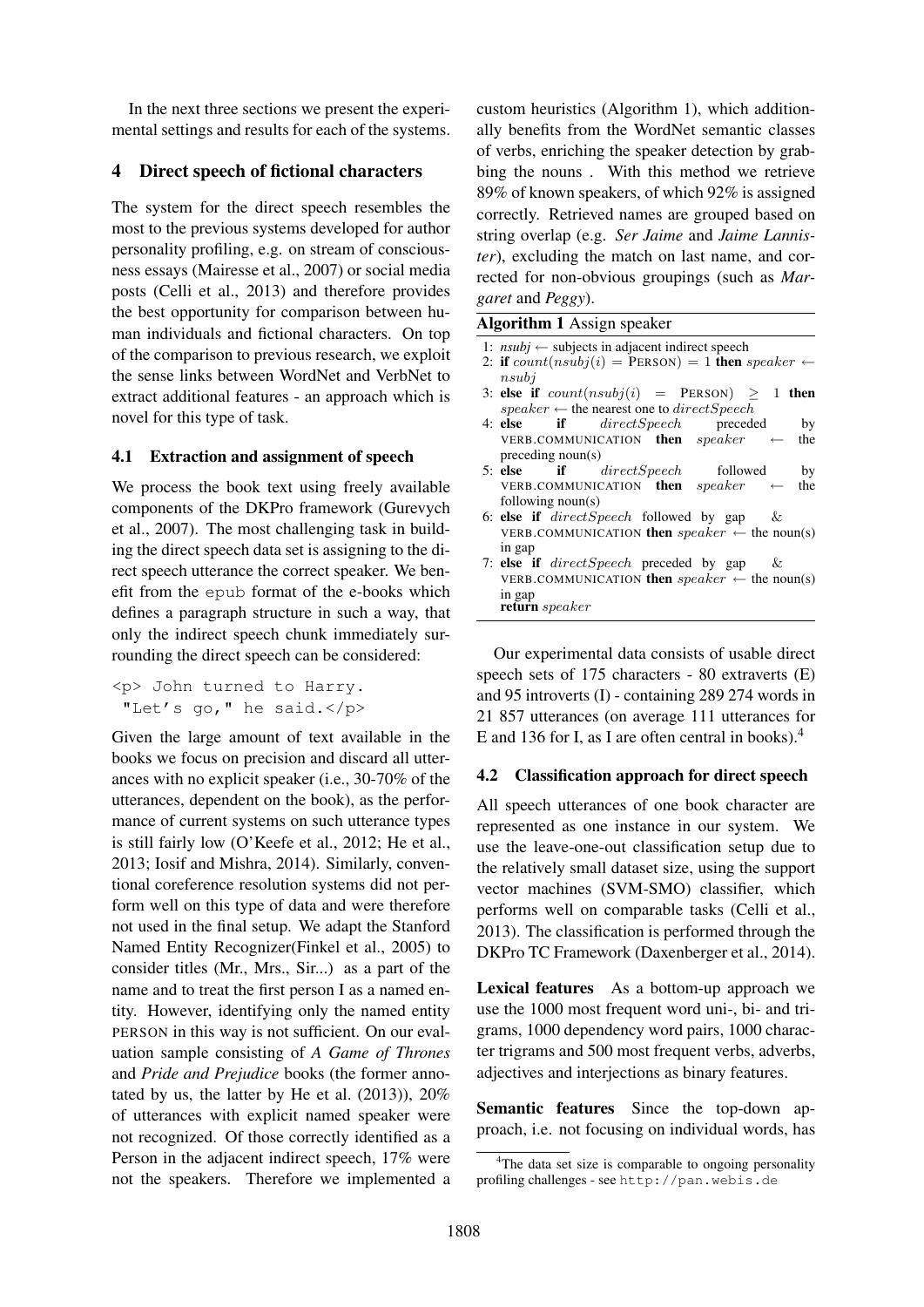been found more suitable for the personality profiling task on smaller data sets (Celli et al., 2013), we aim on capturing additional phenomena on a higher level of abstraction. The main part of our features is extracted on sense level. We use the most frequent sense of WordNet (Miller, 1995) to annotate all verbs in the direct speech (a simple but well performing approach for books). We then label the disambiguated verbs with their semantic field given in WordNet (WordNet defines 14 semantic classes of verbs which group verbs by their semantic field) and we measure frequency and occurence of each of these classes (e.g. cognition, communication, motion, perception)<sup>5</sup>. Additionally, we use the lexical-semantic resource UBY (Gurevych et al., 2012) to access the Word-Net and VerbNet information, and to exploit the VerbNet sense-level links which connects Word-Net senses with the corresponding 273 main Verb-Net classes (Kipper-Schuler, 2005). These are more fine-grained (e.g. pay, conspire, neglect, discover) than the WordNet semantic fields. WordNet covered 90% and VerbNet 86% of all the verb occurences.

On word level, we extract 81 additional features using the Linguistic Inquiry and Word Count (LIWC) tools (Pennebaker et al., 2001), which consists of lexicons related to psychological processes (cognitive, perceptual, social, biological, affective) and personal concerns (achievement, religion, death...) and other categories such as fillers, disfluencies or swear words<sup>6</sup>. Additionally, since emotion detection has been found predictive in previous personality work (Mohammad and Kiritchenko, 2013), we measure overall positive and negative sentiment expressed per character, using SentiWordNet (Esuli and Sebastiani, 2006) and NRC Emotion Lexicon (Mohammad and Turney, 2010) for the word lookup, inverting sentiment scores for negated dependency sub-tree given by the Stanford Parser.

Stylistic features Features of this group capture the syntactic and stylistic properties of the utterances of a character, disregarding the content. Starting from the surfacial properties, we measure the sentence, utterance and word length, including the proportion of words shorter than 4 or longer than 6 letters, frequency of each punctuation mark,

and endings of each adjective as per Corney et al. (2002). On the syntax level we measure the frequency of each part of speech as well as the 500 most frequent part-of-speech bi-, tri- and quadrigrams, and the frequency of each dependency obtained from the Stanford Parser. We additionally capture the frequency of superlatives, comparatives and modal verbs, the proportion of verbs in present, past and future tense, and the formality of the language as per the part-of-speech-based formality coefficient (Heylighen and Dewaele, 2002), and measure the average depth of the parse trees.

Word embeddings as features Since vector space semantics has been beneficial for predicting author's personality in previous work (Neuman and Cohen, 2014), we use a pre-trained word vector model created by the GloVe algorithm (Pennington et al., 2014) on English Wikipedia. GloVe employs a global log-bilinear regression model that combines the advantages of the global matrix factorization and local context window methods. We assign the resulting 300-dimensional vectors to the words in character's direct speech, excluding stopwords, and calculate an average vector for each character. We calculate for each test character the cosine similarity to the mean vector of extravert, resp. introvert, in the training data, and to each character in the training set individually using the DL4J NLP package<sup>7</sup>. We consider both the final scalar outcome and the difference of each of the individual vector dimensions as features.

#### 4.3 Classification results on direct speech

Table 2 shows the precision, recall,  $F_1$ -score and accuracy for extraversion and introversion as a weighted average of the two class values.

| ID                          | <b>Feature set</b> | P    | R    | F    | A    |
|-----------------------------|--------------------|------|------|------|------|
|                             | - (baseline)       | .295 | .543 | .382 | .543 |
| 2                           | <b>Ngrams</b>      | .519 | .514 | .515 | .514 |
| 3                           | LIWC               | .555 | .560 | .552 | .560 |
| 4                           | WordNet            | .527 | .548 | .528 | .548 |
| 5                           | VerbNet            | .649 | .617 | .572 | .617 |
| 6                           | Style              | .560 | .581 | .558 | .581 |
| 7                           | Sentiment          | .524 | .543 | .419 | .543 |
| 8                           | <b>Vectors</b>     | .295 | .543 | .382 | .543 |
| 9                           | All                | .550 | 632. | .588 | .632 |
| Percentage human agreement: |                    |      | .849 |      |      |

Table 2: Weighted precision (P), recall (R), F-score (F) and accuracy (A) for a direct speech system, in each line using only the given group of features. WordNet stands for WordNet semantic labels, VerbNet setup uses the WordNet-VerbNet links to retrieve VerbNet labels. Highlighted Fscores differ from the majority baseline significantly  $(p < 0.05)$ , using an approximate randomization test.

<sup>5</sup>https://wordnet.princeton.edu/man/ lexnames.5WN.html

<sup>6</sup> For complete overview refer to www.liwc.net

 $7$ http://deeplearning4j.org/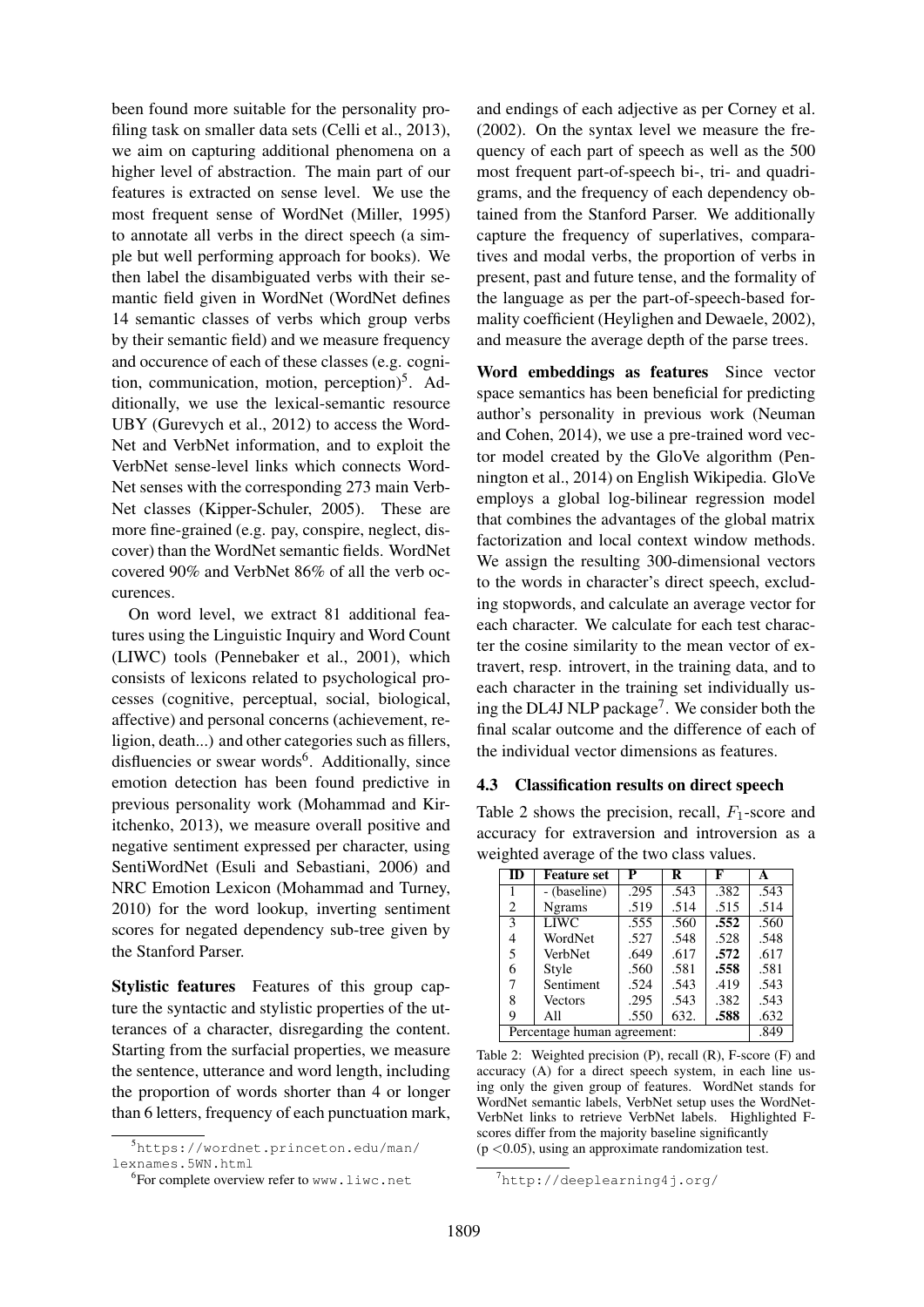| <b>Introvert</b> |                                  |             |
|------------------|----------------------------------|-------------|
| Feat.group       | Features                         | Merit       |
| unigrams         | reason, trouble, strange, indeed | $.24 - .19$ |
| bigrams          | this time, tell me, I hope       | $.19 - .16$ |
| <b>LIWC</b>      | Negate, Discrepancy,             |             |
|                  | Insight, Exclusion               | $.18 - .13$ |
| WordNet          | stative, creation, cognition     | $.15 - .09$ |
| <b>VerbNet</b>   | lodge, hunt, defend              | $.23 - .19$ |
| Style            | modal verbs, neg, sbar, articles | $.19 - .14$ |
| <b>Extravert</b> |                                  |             |
| Feat.group       | Features                         | Merit       |
| ngrams           | we, hurry, fat, dirty            | $.24 - .19$ |
| <b>LIWC</b>      | We, Inclusion, Pronoun, Body     | $.18 - .09$ |
| WordNet          | motion, contact, communication,  |             |
|                  | body, perception, change         | $.14 - .07$ |
| VerbNet          | get, talk, substance emission    | $.18 - .15$ |
| Style            | pronoun We, whadjp,              |             |
|                  | type-token ratio., interjections | .20-.14     |

Table 3: The most predictive features for each group for speaker's extraversion and introversion. Correlation merit, as per the correlation feature selection in WEKA, evaluates Pearson's correlation between the feature and the class

Similarly to previous research (Mairesse et al., 2007; Celli et al., 2013), the bottom-up word based approach is outperformed by top-down semantic approaches which employ a more abstract feature representation. As in previous work, LIWC features exhibit good performance. However, the highest performance is achieved employing the VerbNet verb classes with WordNet wordsense disambiguation. Also stylistic features contribute substantially to the classification despite the mixture of genres in our book corpus - especially frequencies of modal verbs and part-ofspeech ratios were particularly informative. The most predictive features from each group are listed in Table 3 together with their correlation merit (Hall, 1999), and compared with previous work in Table 4.

| Feature                      | I/E              | Ref<br><b>Feature</b><br>I/E             |                        |        | <b>Ref</b>        |
|------------------------------|------------------|------------------------------------------|------------------------|--------|-------------------|
| Predictive also in our data: |                  |                                          | No effect in our data: |        |                   |
| Pronoun 'we'                 | $-1$             | $\lceil 3 \rceil$<br>Neg. emot.<br>$+/-$ |                        |        | $\lceil 1 \rceil$ |
| Tentative, unsure            | $+/-$            | $\lceil 1 \rceil$                        | Pos. emot.             | $-$ /+ | $\lceil 1 \rceil$ |
| Exclusive                    | $+/-$            | $\lceil 1 \rceil$                        | Self-ref.              | $-1$   | $\lceil 1 \rceil$ |
| Inclusive                    | $-$ /+           | $\lceil 1 \rceil$                        | Formality              | $+/-$  | $\lceil 2 \rceil$ |
| Insight                      | $+/-$            | $\lceil 1 \rceil$                        | Elaborated             | $+/-$  | $\lceil 3 \rceil$ |
| Nouns, articles              | $+/-$            | $\lceil 2 \rceil$                        | Long sent.             | $+/-$  | $\lceil 3 \rceil$ |
| Lexical richness             | $+/-$            | $\lceil 2 \rceil$                        | Social                 | $-1$   | $\lceil 3 \rceil$ |
| <b>Negations</b>             | $+/-$            | $\lceil 2 \rceil$                        |                        |        |                   |
| Body functions               | $-/+$            | $\lceil 2 \rceil$                        |                        |        |                   |
| Interjections                | $-$ /+           | $\lceil 3 \rceil$                        |                        |        |                   |
| Source ID                    |                  | Author                                   |                        |        |                   |
|                              | 1                | Pennebaker and King (1999)               |                        |        |                   |
|                              | $\left 2\right $ | Dewaele and Furnham (1999)               |                        |        |                   |
|                              | 31               | Mairesse et al. (2007)                   |                        |        |                   |

Table 4: Comparison of our results to previously reported predictive features for speaker's extraversion (E), resp. introversion (I). We list publications where these features were, to our knowledge, reported as novel.

In accordance with the experiments of Pennebaker and King (1999), we observe more frequent exclusions (e.g. *without, but*), hedging and negation expressed by introverts, and inclusion (e.g. *with, and*) by extraverts. Extraverts talk more in first person plural, use more back-channels and interjections, and talk more about aspects related to their body. Introverts show more rationalization through insight words and more factual speech using less pronouns.

Additionally, the semantic features in Table 3 confirm the broad psychological characteristics of both types in general, i.e., for introverts the rationalization, uncertainty and preference for individual or rather static activities, and for extraverts their spontaneity, talkativeness and preference for motion. Furthermore, we observe certain directness in extraverts' speech - note the predictive words *fat* and *dirty* and frequent descriptions of body functions.

Discussion Exploiting the links between lexicalsemantic resources (performing WordNet wordsense disambiguation and using VerbNet verb classes linked to the disambiguated senses) was particularly beneficial for this task. WordNet semantic fields for verbs alone are too coarsegrained to capture the nuances in direct speech, and experiments with fine-grained VerbNet classes without WSD resulted in noisy labels. We did not confirm the previously reported findings on emotional polarity - we observe that the genre of the books (e.g. love romance vs horror story) have blurred the subtle differences between individual characters, unfortunately the dataset size did not allow for genre distinctions. Furthermore, a perceived extravert in our case can be a pure villain (Draco Malfoy, Joffrey Baratheon...) as well as a friendly companion (Gimli, Ron Weasley...), while the evil extravert types are possibly rarer in the experiments on human writing, or are more likely to fit under the MBTI definition of extraversion than FFM facets. Another potential cause, based on the error analysis, is the different target of the same sentiment for extraverts and introverts. For example, the ngram "I fear" is highly predictive for an introvert in our data while extraverts would rather use formulations to imply that others should fear. Similarly to Nowson et al. (2005), we did not find any difference in the formality measure of Heylighen and Dewaele (2002). Neither we did in the complexity of sentences as per the parse tree depth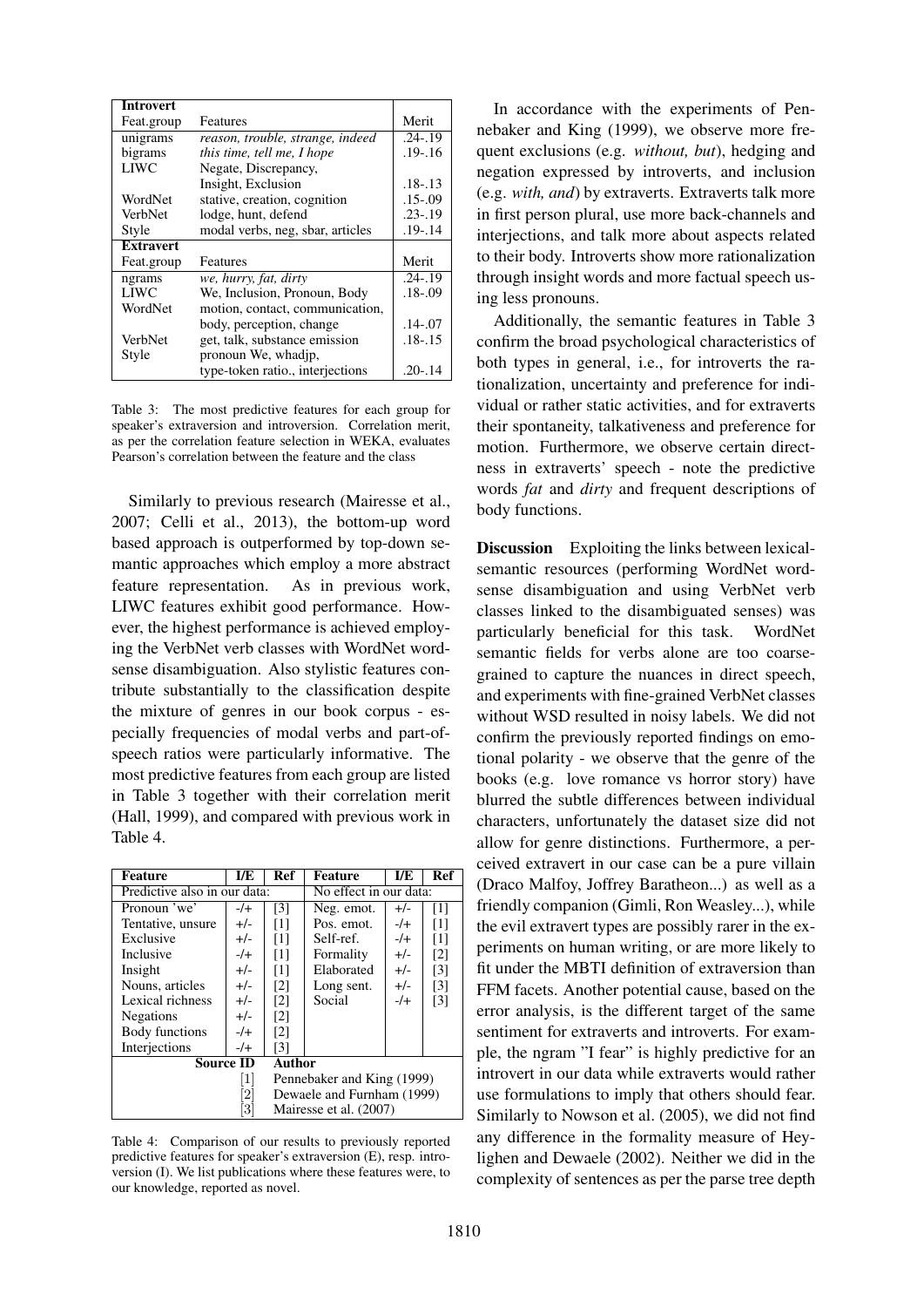and sentence length. It is probable that these aspects were also impacted by our broad variety of author style (F. Dostoyevsky vs J. K. Rowling). Our basic vector-based features carried no useful information in our case, in contrast to the personality research of Neuman and Cohen (2014). We observed that the factual content of the stories contributed to the character similarity measure more than the subtle personality differences.

### 5 Actions of fictional characters

While psycholinguists and consequenlty NLP researchers analyzed the relation between speech, resp. writing, and personality of an individual, psychologists often evaluate extraversion through behavioral personality questionnaries (Costa and McCrae, 1992; Goldberg et al., 2006). We hypothesize that similar behavior shall be predictive for extraversion of fictional characters as perceived by the readers.

### 5.1 Action extraction

For our purpose we define actions as the subject, verb and context of a sentence, where the subject is a named entity Person and the context is either a direct object in relation *dobj* to the verb or a first child of the adjacent verb phrase in a parse tree. After grouping the actions per character, the subject name is removed. For example, a sample of actions of the character Eddard Stark of Game of Thrones would be: *X paused a moment, X studied his face, X changed his mind, X unrolled the paper, X said* etc., visualized in Figure 1. We obtained 22 030 actions for 205 characters (102 E, 116 I), with on average 100 actions for E and 101 for I. Note that also actions for those characters who do not talk enough in the books (often first-person perspectives) could be used.



Figure 1: A revealing word cloud of the most frequent words from the actions of which Eddard Stark (Game of Thrones) is a subject. Size is proportional to the frequency of a word.

#### 5.2 Action classification setup

In the system based on actions we use only a subset of the features described in 4.2. From the lexical features we focus on the 500 most frequent verbs and dependency word pairs. Semantic features are used the same way as in 4.2, profiting from LIWC, WordNet, Verbnet and the sentiment lexicons. Word embedding vectors for book characters are in this case computed by taking only the verbs into account rather than all content words. From the stylistic features we use the part-ofspeech bigrams and trigrams, verb modality and verb tense.

### 5.3 Classification results on actions

Table 5 shows the performance of the classification models based on the protagonists' actions, using different feature groups. The overall performance is higher than for the direct speech model.

| <b>ID</b>                   | <b>Feature set</b> | P    | R    | F    | A    |
|-----------------------------|--------------------|------|------|------|------|
| 1                           | - (baseline)       | .267 | .517 | .352 | .517 |
| 2                           | <b>Ngrams</b>      | .539 | .506 | .505 | .507 |
| 3                           | <b>LIWC</b>        | .600 | .577 | .567 | .577 |
| 4                           | WordNet            | .517 | .518 | .517 | .518 |
| 5                           | VerbNet            | .599 | .583 | .578 | .583 |
| 6                           | Style              | .573 | .601 | .553 | .601 |
| 7                           | Sentiment          | .357 | .453 | .382 | .453 |
| 8                           | <b>Vectors</b>     | .504 | .497 | .451 | .497 |
| 9                           | All                | .600 | .623 | .598 | .623 |
| Percentage human agreement: |                    |      |      | .849 |      |

Table 5: Weighted precision (P), recall (R), F-score (F) and accuracy (A) for actions - in each line for a system using only the given group of features. WordNet stands for WordNet semantic labels, VerbNet setup uses the WordNet-VerbNet links. Highlighted F-scores differ from the majority baseline significantly ( $p < 0.05$ ), using an approx. randomization test.

Due to the lack of previous NLP experiments on this task, we compare our features to the actions measured in the International Personality Item Pool (Goldberg et al., 2006), frequently used personality assesment questionnaire (Table 6).

The most predictive features of this model capture the activity and excitement seeking facets of extraversion. Stylistic features reflect the complexity difference of the verb phrases (*John jumped vs. John thought about it*), extraverts being characterized by plain verbs. Semantic features exhibit higher precision than stylistic ones. Sense-linked semantic classes of VerbNet demonstrate the preference of extraverts for being active and expressing themselves - they *jump*, *fight, shout, run* in and run out, *eat* and *drink*, *see* and *hear* and get easily *bored*. Extraverts in books also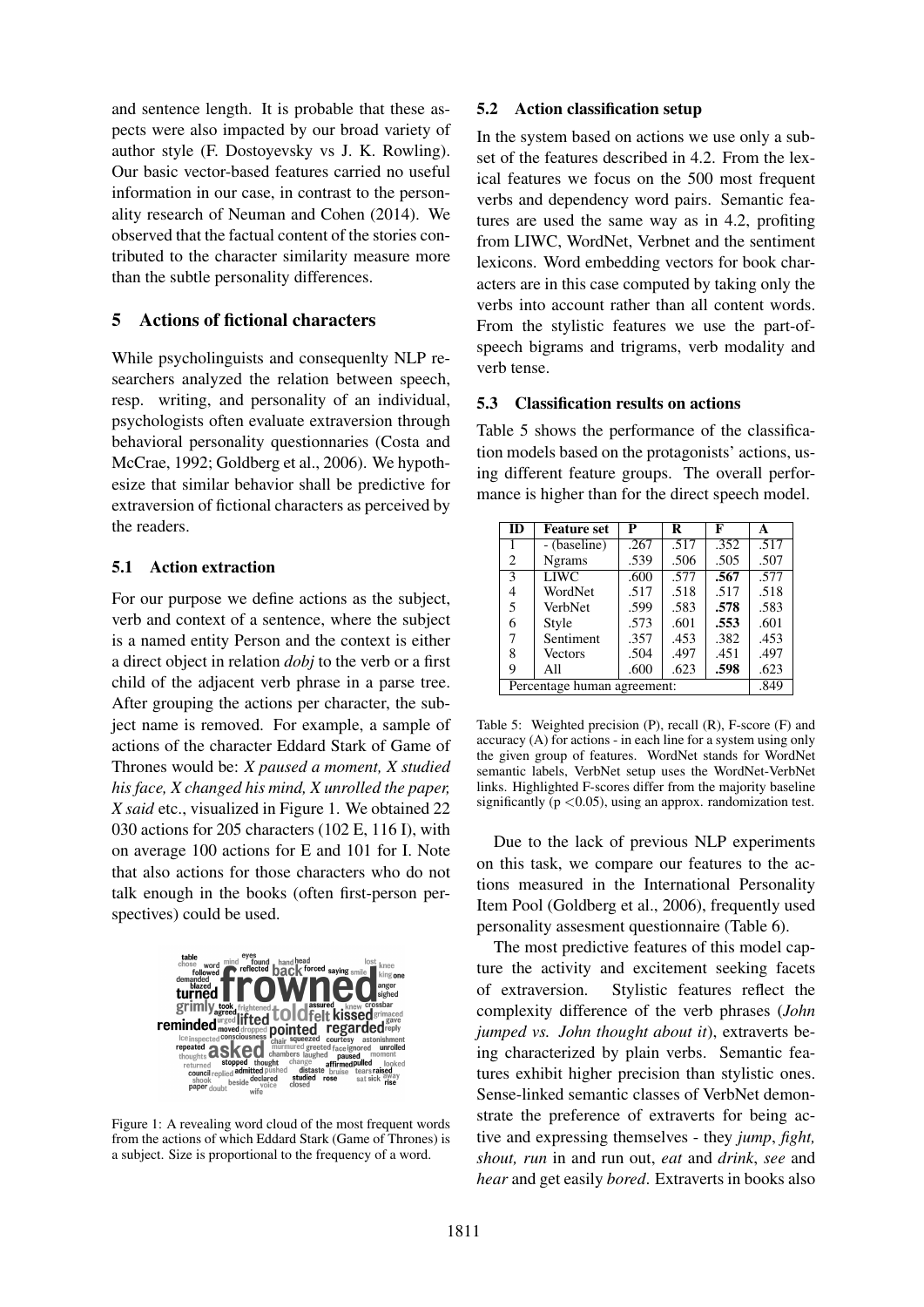| <b>Extravert</b>                                             |
|--------------------------------------------------------------|
|                                                              |
| International Personality Item Pool:                         |
| likes to party, feels comfortable around people,             |
| starts conversations, talks to many people, enjoys being     |
| a center of attention, makes friends easily, takes charge,   |
| captivates people, feels at ease with a company,             |
| is skilled in handling social situations                     |
| Our experiment:                                              |
| bring (VN), consume (VN), contiguous location (VN),          |
| holding (VN), social (WN), motion (WN), emotion (WN)         |
| Leisure (LIWC), Home (LIWC), Family (LIWC), fight,           |
| march, care, take, jump, shriek, clear throat, bore, get to, |
| come in, agree, hold, hear, inform, sell, come forward       |
| <b>Introvert</b>                                             |
| International Personality Item Pool:                         |
| Doesn't talk much, stays in the background, has little       |
| to say, does not draw attention, has difficulties to         |
| approach others, is quiet around strangers, feels            |
| uncomfortable around others, does not show feelings,         |
| is a private person, waits to be lead                        |
| Our experiment:                                              |
| snooze (VN), conceal (VN), wish (VN), stative (WN),          |
| creation (WN), walk, sleep, lay, know, maintain, expect,     |
| hope, find out, might, help, explain                         |

Table 6: Characteristic actions for extraverts and introverts as assessed in the IPIP personality questionaire, compared to our most informative features

often *bring* or *hold* something. Introverts, on the other hand, seem to favor slow movements - while they are *thinking, reflecting, creating*, looking for *explanations* and *find out* solutions, they tend to *lie down, sit* or *walk*, eventually even *sleep* or *snooze*. The uncertainty typical for introverts is also notable in their actions, as they often *hope* or *wish* for something they *might* like to do. Additionally, semantic classes Social and Family, reported as correlated to extraversion by Pennebaker and King (1999) and not confirmed in our first model, became predictive in protaonists' actions.

#### 5.4 Discussion

Also in this task, the VerbNet classes brought significant improvement in performance. The classification model based on actions outperforms not only the direct speech model, but also the state-of-the-art systems predicting authors' extraversion from the stream-of-consciousness essays (Mairesse et al., 2007; Celli et al., 2013; Neuman and Cohen, 2014). While surely not directly comparable, this result hints to the fact that the personality is easier to detect from behavior than from person's verbal expression. This would correspond to the findings of Mairesse et al. (2007), Biel and Gatica-Perez (2013) and Aran and Gatica-Perez (2013) on multimodal data sets.

### 6 Predicatives of fictional characters

Our third extraversion prediction system is subordinate to how fictional characters are described and to the manners in which they behave. We are not aware of a previous NLP work predicting extraversion using descriptive adjectives of the persons in question. We thus juxtapose the most predictive features of our system to the adjectival extraversion markers developed by Goldberg (1992).

#### 6.1 Extraction of descriptive properties

In this setup we extract predicatives of the named entities PERSON in the books - relations *amod* (*angry John*) and *cop* (*John was smart*). As these explicit statements are very sparse in modern novels, we additionally include adverbial modifiers (*advmod*) related to person's actions (*John said angrily*). We extract data for 205 characters, with on average 43 words per character.



Figure 2: Frequency word clouds for character descriptions

#### 6.2 Classification setup

This system uses similar set of lexical, semantic and vectorial features similarly as in 5.2, this time with the focus on adjectives, nouns and adverbs instead of verbs. Stylistic and VerbNet features are hence not included, word vectors are as in 4.2.

### 6.3 Classification results on descriptions

Table 7 reports on the performance of individual feature groups. With only few words per character semantic lexicons are less powerful than ngrams.

| ID                          | <b>Feature set</b> | P    | R    | F    | А    |
|-----------------------------|--------------------|------|------|------|------|
|                             | - (baseline)       | .267 | .517 | .352 | .517 |
| 2                           | <b>Ngrams</b>      | .686 | .657 | .648 | .657 |
| 3                           | <b>LIWC</b>        | .645 | .601 | .586 | .601 |
| 4                           | WordNet            | .518 | .545 | .528 | .545 |
| 5.                          | Sentiment          | .375 | .463 | .384 | .463 |
| 6                           | <b>Vectors</b>     | .267 | .517 | .352 | .517 |
|                             | All                | .692 | .698 | .693 | .698 |
| Percentage human agreement: |                    |      | .849 |      |      |

Table 7: Weighted precision, recall, F-score and accuracy. Highlighted F-scores differ from the majority baseline significantly ( $p < 0.05$ ).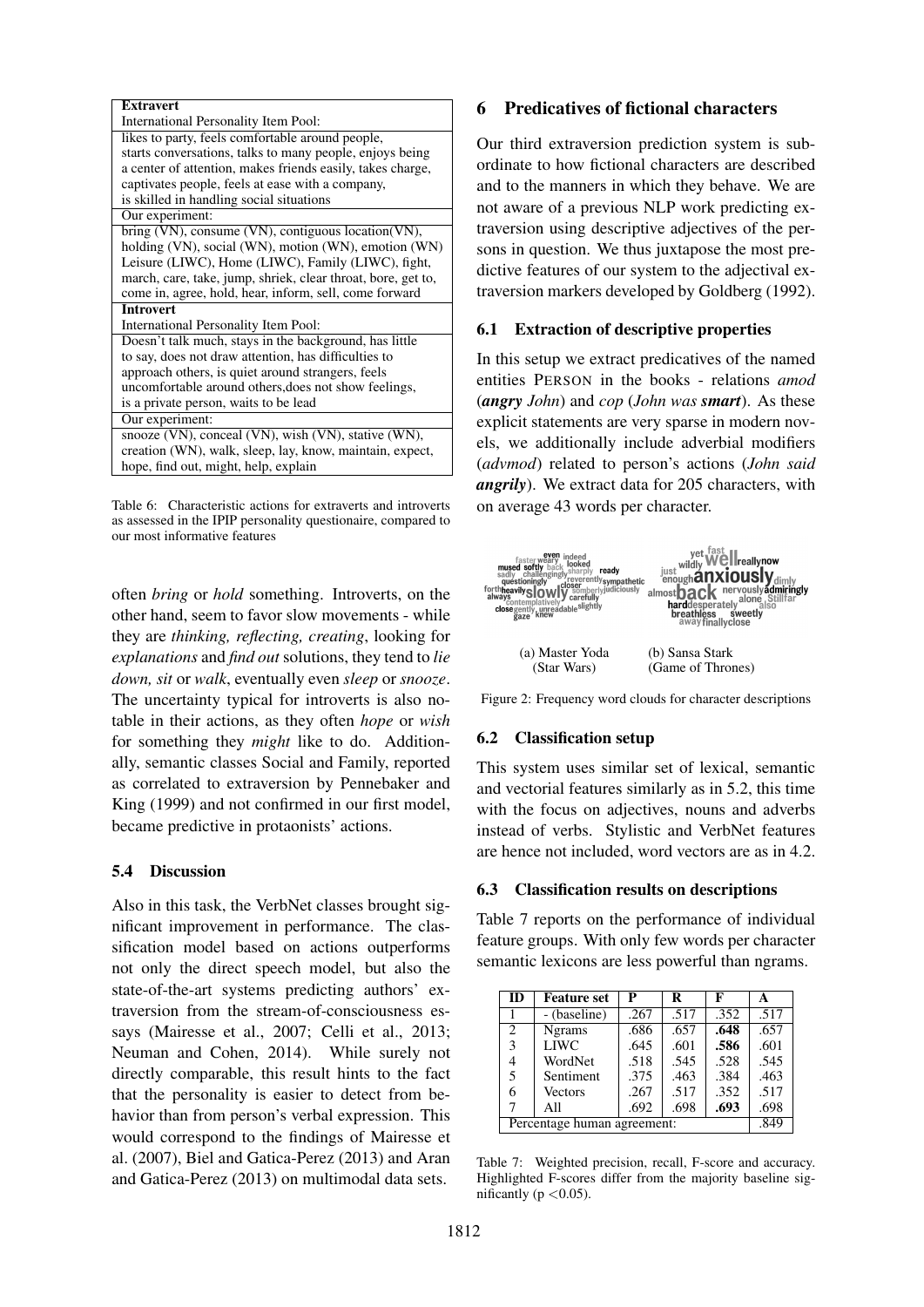Table 8 displays the most predictive features in our system contrasted to the adjectival markers.

| <b>Extravert</b>                                           |
|------------------------------------------------------------|
| Goldberg (1992):                                           |
| adventurous, mischievous, playful, rambunctious,           |
| dominant, forceful, demonstrative, exhibitionistic,        |
| flamboyant, brave, courageous, daring, assured,            |
| Our experiment :                                           |
| excited, restlessly, stubbornly, restless, beloved, eager, |
| abruptly, defiantly, darkly, eagerly, loudly, reluctant,   |
| stubborn, unwise, ruthless, quickly, abruptly, right,      |
| change (WN), social (WN)                                   |
| <b>Introvert</b>                                           |
| Goldberg (1992):                                           |
| bashful, shy, timid, inhibited, restrained                 |
| unadventurous, unaggressive, uncompetitive                 |
| bitter, joyless, melancholic, moody, morose,               |
| Our experiment :                                           |
| anxious, patiently, hesitantly, backward, softly,          |
| warily, coldly, helplessly, respectfully, slowly,          |
| politely, thoughtfully, nervously, silent, carefully,      |
| gratefully, dryly, sheepishly, politely, weary, calm,      |
| gently, sadly, sideways, stative (WN)                      |

Table 8: Characteristic adjectives for extraverts and introverts as reported by L. Goldberg, compared to our most informative features as per the correlation merit

### 6.4 Discussion on errors

All our systems had issues with characters rated by less than five readers and with protagonists with low agreement. Other challenges arise from authorial style, age of the novel and speech individuality of characters (e.g. *Yoda*). Varied length of information for different characters poses issues in measuring normally distributed features (e.g. ratio of jumping verbs), being in shorter texts less reliable. Ongoing and future work on this task addresses the limitations of these initial experiments, especially the data set size and the gold standard quality. Extending the data will also enable us to examine different book genres as variables for the personality distribution and feature impact. It will be worth examining the relations between characters, since we observed certain patterns in our data, such as the main introvert character supported by his best friend extravert. Additionally, we want to verify if the system in Section 6 is overly optimistic due to the data size.

### 7 Conclusion and future work

Automated personality profiling of fictional characters, based on rigorous models from personality psychology, has a potential to impact numerous domains. We framed it as a text classification problem and presented a novel collaboratively built dataset of fictional personality. We incor-

porate features of both lexical resource-based and vectorial semantics, including WordNet and Verb-Net sense-level information and vectorial word representations. In models based on the speech and actions of the protagonists, we demonstrated that the sense-linked lexical-semantic features significantly outperform the baselines. The most predictive features correspond to the reported findings in personality psychology and NLP experiments on human personality. Our systems based on actions and appearance of characters demonstrate higher performance than systems based on direct speech, which is in accordance with recent research on personality in social networks (Kosinski et al., 2014; Biel and Gatica-Perez, 2013), revealing the importance of the metadata. We have shown that exploiting the links between lexical resources to leverage more accurate semantic information can be beneficial for this type of tasks, oriented to actions performed by the entity. However, the human annotator agreement in our task stays high above the performance achieved. Considering that most of the sucessful novels were produced as movies, we cannot exclude that our annotators based their decision on the multimodal representation of the protagonists. In the future we aim on collecting a more detail and rigorous gold standard through gamification and expanding our work on all five personality traits from the Five-Factor Model and their facets, and ultimately extend our system to a semi-supervised model dealing with notably larger amount of data. We also plan to examine closer the differences between perceived human and fictional personality, and the relationship between the personality of the reader and the characters.

# Acknowledgments

This work has been supported by the Volkswagen Foundation as part of the Lichtenberg Professorship Program under grant No. I/82806 and by the German Research Foundation under grant No. GU 798/14-1. Additional support was provided by the German Federal Ministry of Education and Research (BMBF) as a part of the Software Campus program under the promotional reference 01-S12054 and by the German Institute for Educational Research (DIPF). We also warmly thank Holtzbrinck Digital GmbH for providing a substantial part of the e-book resources, and the EMNLP reviewers for their helpful comments.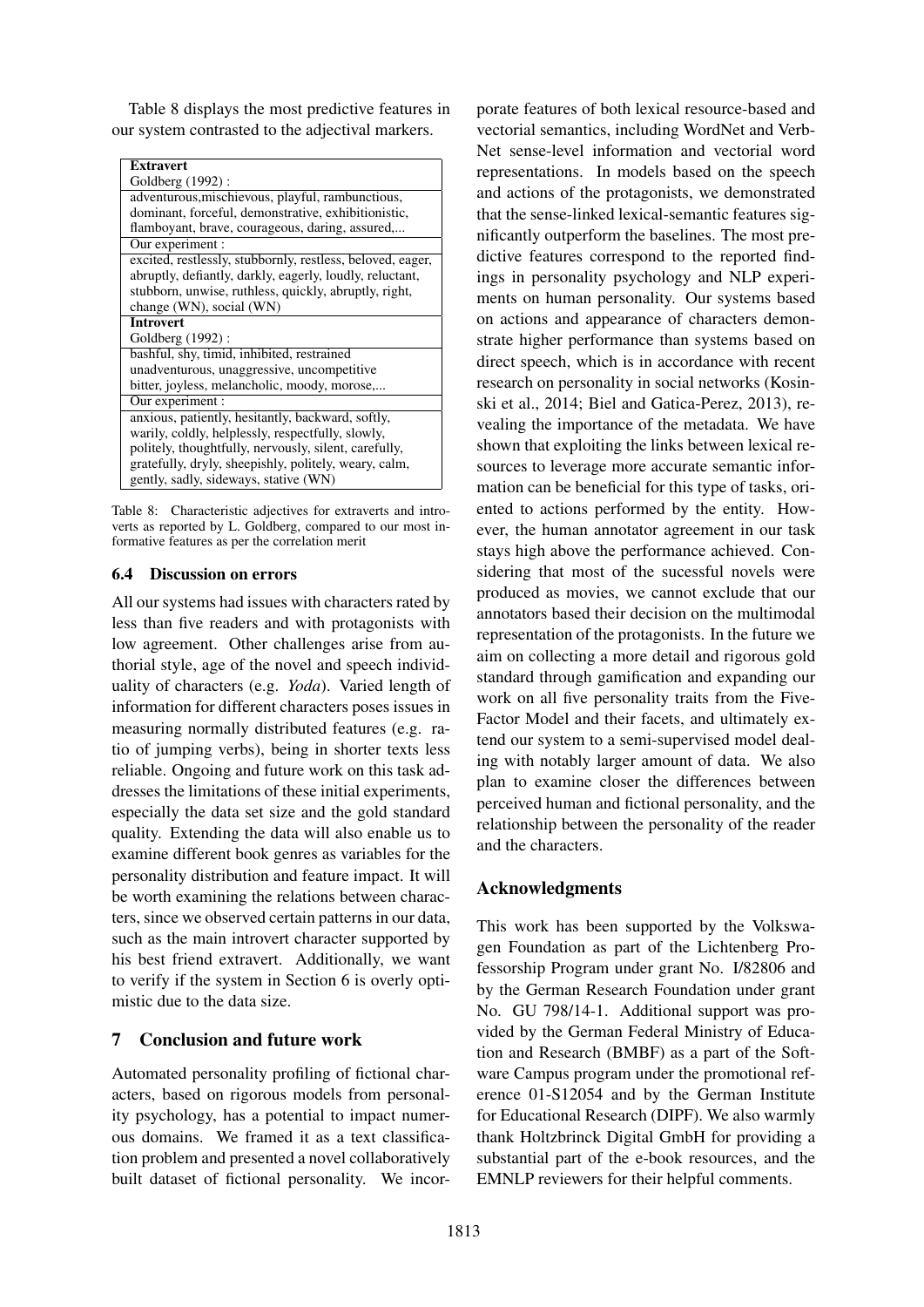#### References

- Oya Aran and Daniel Gatica-Perez. 2013. Crossdomain personality prediction: from video blogs to small group meetings. In *Proceedings of the 15th ACM on International conference on multimodal interaction*.
- Shlomo Argamon, Sushant Dhawle, Moshe Koppel, and James W. Pennebaker. 2005. Lexical predictors of personality type. In *Proceedings of the Joint Annual Meeting of the Interface and the Classification Society of North America*.
- David Bamman, Ted Underwood, and Noah A. Smith. 2014. A bayesian mixed effects model of literary character. In *Proceedings of the 52nd Annual Meeting of the Association for Computational Linguistics*.
- Joan-Isaac Biel and Daniel Gatica-Perez. 2013. The youtube lens: Crowdsourced personality impressions and audiovisual analysis of vlogs. *Multimedia, IEEE Transactions on*, 15(1):41–55.
- Donn Byrne. 1961. Interpersonal attraction and attitude similarity. *The Journal of Abnormal and Social Psychology*, 62(3):713.
- Fabio Celli, Fabio Pianesi, David Stillwell, and Michal Kosinski. 2013. Workshop on computational personality recognition (shared task). In *Proceedings of the Workshop on Computational Personality Recognition*.
- Fabio Celli, Bruno Lepri, Joan-Isaac Biel, Daniel Gatica-Perez, Giuseppe Riccardi, and Fabio Pianesi. 2014. The workshop on computational personality recognition 2014. In *Proceedings of the ACM International Conference on Multimedia*. ACM.
- Nathanael Chambers. 2013. Event schema induction with a probabilistic entity-driven model. In *EMNLP*, volume 13, pages 1797–1807.
- Tanya L. Chartrand and John A. Bargh. 1999. The chameleon effect: the perception–behavior link and social interaction. *Journal of personality and social psychology*, 76(6):893.
- Max Coltheart. 1981. The mrc psycholinguistic database. *The Quarterly Journal of Experimental Psychology*, 33(4):497–505.
- Malcolm Corney, Olivier de Vel, Alison Anderson, and George Mohay. 2002. Gender-preferential text mining of e-mail discourse. In *Proceedings of 18th Annual Computer Security Applications Conference*. IEEE.
- Paul T. Costa and Robert R. McCrae. 1992. Professional manual: revised NEO personality inventory (NEO-PI-R) and NEO five-factor inventory (NEO-FFI). *Odessa, FL: Psychological Assessment Resources*.
- Johannes Daxenberger, Oliver Ferschke, Iryna Gurevych, and Torsten Zesch. 2014. Dkpro tc: A java-based framework for supervised learning experiments on textual data. In *Proceedings of the 52nd Annual Meeting of the Association for Computational Linguistics. System Demonstrations*, pages 61–66.
- Orphée De Clercq, Michael Schuhmacher, Simone Paolo Ponzetto, and Veronique Hoste. 2014. Exploiting framenet for content-based book recommendation. In *CBRecSys at ACM RecSys*, number 1613-0073, pages 14–21. CEUR-WS.
- Jean-Marc Dewaele and Adrian Furnham. 1999. Extraversion: The unloved variable in applied linguistic research. *Language Learning*, 49(3):509–544.
- Tommaso Di Noia, Roberto Mirizzi, Vito Claudio Ostuni, Davide Romito, and Markus Zanker. 2012. Linked open data to support content-based recommender systems. In *Proceedings of the 8th International Conference on Semantic Systems*, I-SEMANTICS, pages 1–8.
- Daniel Dotson. 2009. Portrayal of physicists in fictional works. *CLCWeb: Comparative Literature and Culture*, 11(2):5.
- David K. Elson, Nicholas Dames, and Kathleen R. McKeown. 2010. Extracting social networks from literary fiction. In *Proceedings of the 48th Annual Meeting of the Association for Computational Linguistics*.
- Dominique Estival, Tanja Gaustad, Son Bao Pham, Will Radford, and Ben Hutchinson. 2007. Author profiling for english emails. In *Proceedings of the 10th Conference of the Pacific Association for Computational Linguistics*.
- Andrea Esuli and Fabrizio Sebastiani. 2006. Senti-WordNet: a publicly available lexical resource for opinion mining. In *Proceedings of LREC*, volume 6.
- Jenny Rose Finkel, Trond Grenager, and Christopher Manning. 2005. Incorporating non-local information into information extraction systems by gibbs sampling. In *Proceedings of the 43rd Annual Meeting on Association for Computational Linguistics*, pages 363–370. Association for Computational Linguistics.
- Alastair J. Gill and Jon Oberlander. 2002. Taking care of the linguistic features of extraversion. In *Proceedings of the 24th Annual Conference of the Cognitive Science Society*.
- Lewis R. Goldberg, John A. Johnson, Herbert W. Eber, Robert Hogan, Michael C. Ashton, C. Robert Cloninger, and Harrison G. Gough. 2006. The international personality item pool and the future of public-domain personality measures. *Journal of Research in personality*, 40(1):84–96.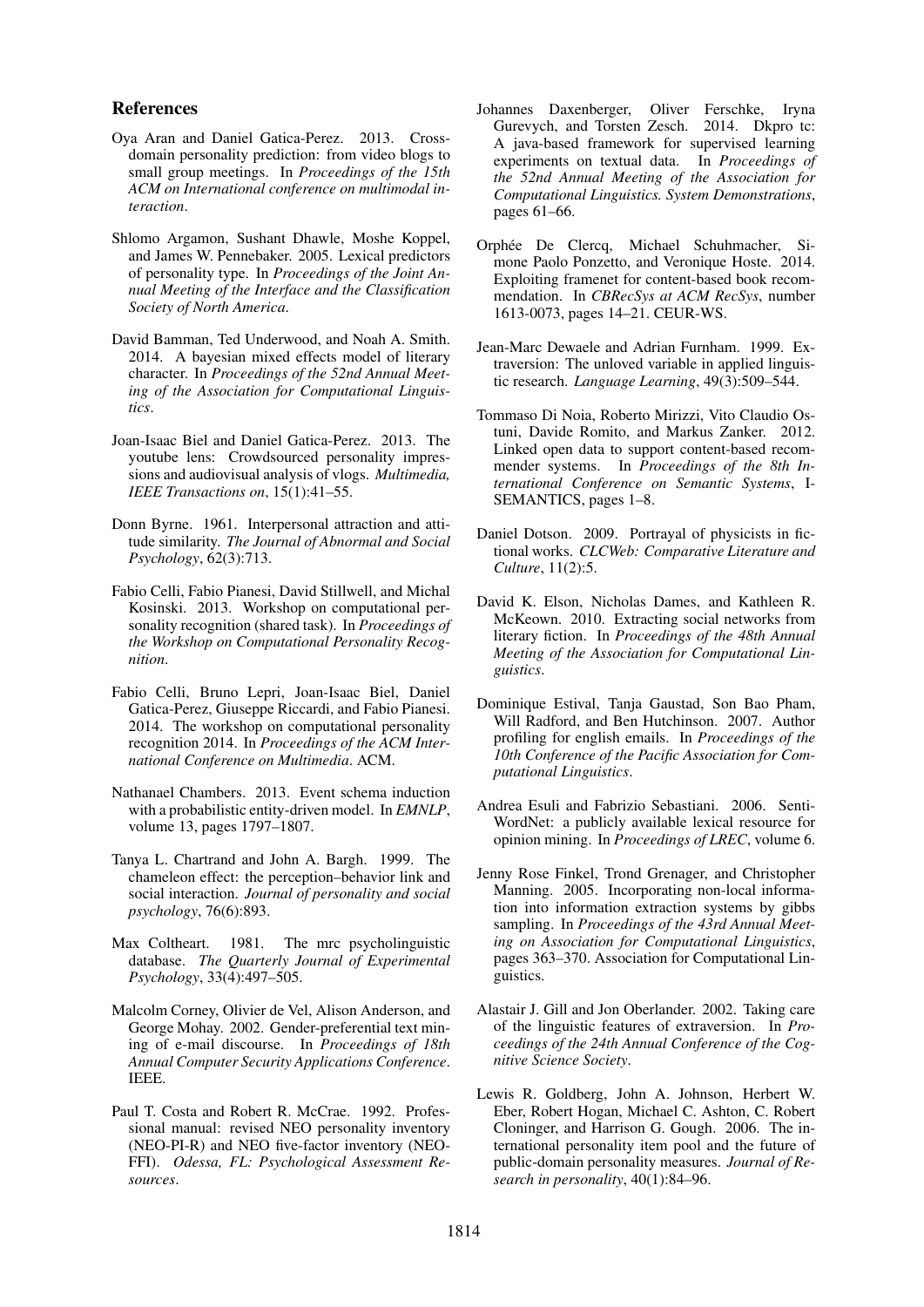- Lewis R Goldberg. 1990. An alternative description of personality: the Big-Five factor structure. *Journal of personality and social psychology*, 59(6):1216.
- Lewis R Goldberg. 1992. The development of markers for the Big-Five factor structure. *Psychological assessment*, 4(1):26.
- Iryna Gurevych, Max Mühlhäuser, Christof Müller, Jürgen Steimle, Markus Weimer, and Torsten Zesch. 2007. Darmstadt Knowledge Processing Repository Based on UIMA. In *Proceedings of the First Workshop on Unstructured Information Management Architecture at Biannual Conference of the Society for Computational Linguistics and Language Technology*, Tubingen, Germany. ¨
- Iryna Gurevych, Judith Eckle-Kohler, Silvana Hartmann, Michael Matuschek, Christian M. Meyer, and Christian Wirth. 2012. Uby: A large-scale unified lexical-semantic resource based on LMF. In *Proceedings of the 13th Conference of the European Chapter of the Association for Computational Linguistics*. Association for Computational Linguistics.
- Mark A. Hall. 1999. *Correlation-based feature selection for machine learning*. Ph.D. thesis, The University of Waikato.
- Hua He, Denilson Barbosa, and Grzegorz Kondrak. 2013. Identification of speakers in novels. In *Proceedings of the 51st Annual Meeting on Association for Computational Linguistics*, pages 1312–1320.
- Benjamin Heitmann and Conor Hayes. 2010. Using linked data to build open, collaborative recommender systems. In *AAAI symposium Linked data meets artificial intelligence*.
- Francis Heylighen and Jean-Marc Dewaele. 2002. Variation in the Contextuality of Language: An Empirical Measure. *Foundations of Science*, 7(3):293– 340.
- Elias Iosif and Taniya Mishra. 2014. From speaker identification to affective analysis: A multi-step system for analyzing children stories. *EACL 2014*, pages 40–49.
- Oliver P. John and Sanjay Srivastava. 1999. The Big Five trait taxonomy: History, measurement, and theoretical perspectives. *Handbook of personality: Theory and research*, 2(1999):102–138.
- John A. Johnson, Joseph Carroll, Jonathan Gottschall, and Daniel Kruger. 2011. Portrayal of personality in victorian novels reflects modern research findings but amplifies the significance of agreeableness. *Journal of Research in Personality*, 45(1):50–58.
- Geoff F. Kaufman and Lisa K. Libby. 2012. Changing beliefs and behavior through experiencetaking. *Journal of personality and social psychology*, 103(1):1.
- Karin Kipper-Schuler. 2005. *VerbNet: A broadcoverage, comprehensive verb lexicon.* Ph.D. thesis, University of Pennsylvania.
- Dimitrios Kokkinakis and Mats Malm. 2011. Character profiling in 19th century fiction. *Language Technologies for Digital Humanities and Cultural Heritage*.
- Michal Kosinski, David Stillwell, and Thore Graepel. 2013. Private traits and attributes are predictable from digital records of human behavior. *Proceedings of the National Academy of Sciences*, 110(15):5802–5805.
- Michal Kosinski, Yoram Bachrach, Pushmeet Kohli, David Stillwell, and Thore Graepel. 2014. Manifestations of user personality in website choice and behaviour on online social networks. *Machine learning*, 95(3):357–380.
- Bruno Lepri, Ramanathan Subramanian, Kyriaki Kalimeri, Jacopo Staiano, Fabio Pianesi, and Nicu Sebe. 2010. Employing social gaze and speaking activity for automatic determination of the extraversion trait. In *International Conference on Multimodal Interfaces and the Workshop on Machine Learning for Multimodal Interaction*, ICMI-MLMI '10, New York, NY, USA. ACM.
- Douglas A. MacDonald, Peter E. Anderson, Catherine I. Tsagarakis, and Cornelius J. Holland. 1994. Examination of the relationship between the Myers-Briggs Type Indicator and the NEO personality inventory. *Psychological Reports*, 74(1):339–344.
- François Mairesse, Marilyn A. Walker, Matthias R. Mehl, and Roger K. Moore. 2007. Using linguistic cues for the automatic recognition of personality in conversation and text. *Journal of artificial intelligence research*.
- Raymond A. Mar, Keith Oatley, and Jordan B. Peterson. 2009. Exploring the link between reading fiction and empathy: Ruling out individual differences and examining outcomes. *Communications Journal*, 34(4):407–428.
- Robert R. McCrae and Paul T. Costa. 1987. Validation of the five-factor model of personality across instruments and observers. *Journal of personality and social psychology*, 52(1):81.
- Robert R. McCrae and Paul T. Costa. 1989. Reinterpreting the myers-briggs type indicator from the perspective of the five-factor model of personality. *Journal of personality*, 57(1):17–40.
- Robert R. McCrae, James F. Gaines, and Marie A. Wellington. The five-factor model in fact and fiction. *Handbook of Psychology*.
- Matthias R. Mehl, Samuel D. Gosling, and James W. Pennebaker. 2006. Personality in its natural habitat: manifestations and implicit folk theories of personality in daily life. *Journal of personality and social psychology*, 90(5):862.